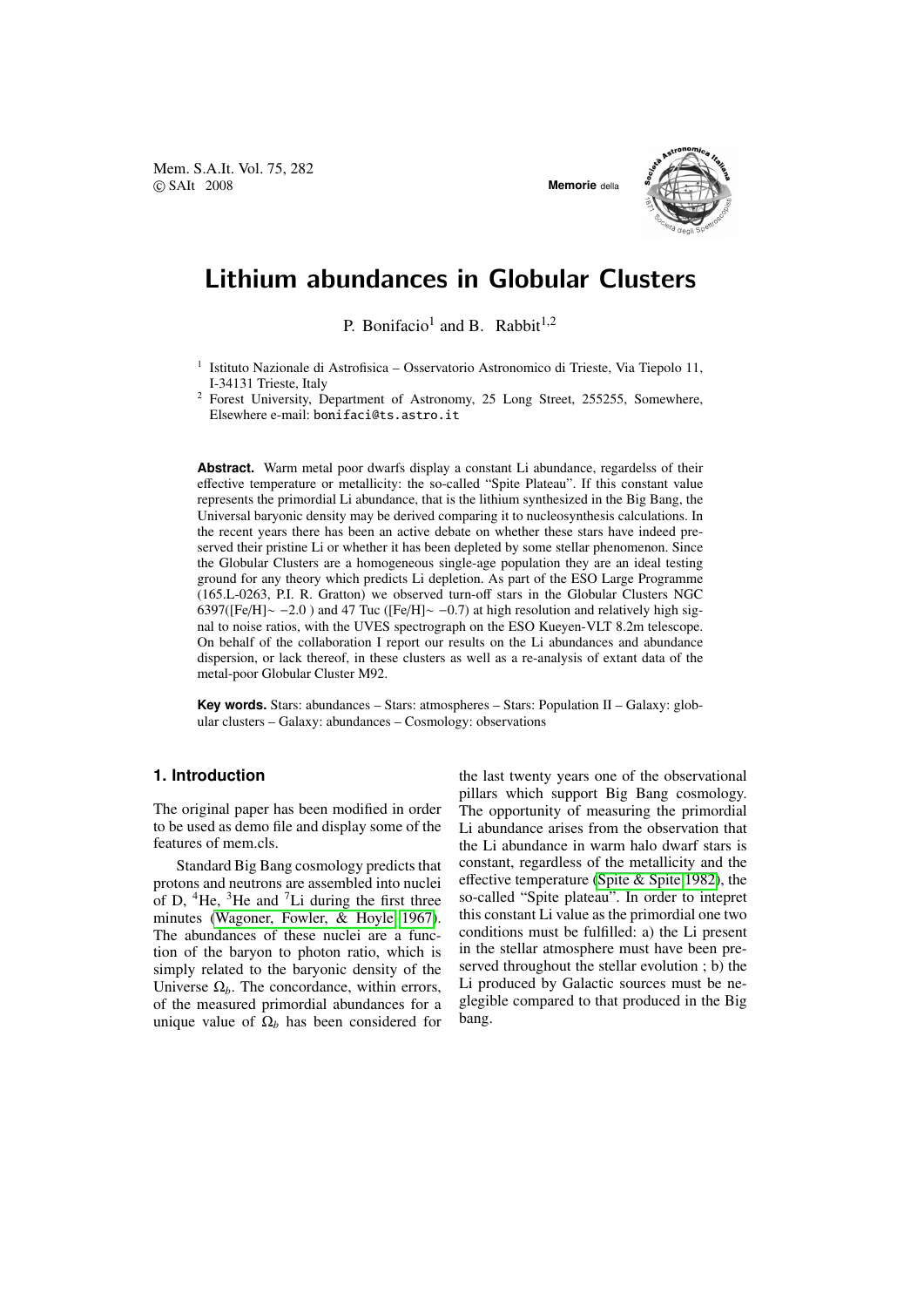Li is a relatively fragile element and can be destroyed by nuclear reactions at temperatures in excess of  $2.5 \times 10^6$  K. Li destruction is believed to be responsible for the large scatter in Li abundances observed in solar-metallicity stars and for the low photospheric Li abundance in the Sun itself. The convective structure of a metal-poor G dwarf should be, however, different from that of the Sun, with a considerably thinner and more superficial convective zone, which should allow Li to survive in the star's atmosphere [\(Cayrel, Lebreton, &](#page-3-2) [Morel 1999\)](#page-3-2). However, models which are more sophisticated than "standard" models and include additional physical ingredients, such as rotational mixing [\(Pinsonneault et al. 2002\)](#page-3-3), or diffusion [\(Salaris, & Weiss 2001\)](#page-3-4), or diffusion and turbulence [\(Richard et al. 2002\)](#page-3-5), or a combination of diffusion, rotation and composition gradient [\(Theado & Vauclair 2001\)](#page-3-6), predict a ´ mild Li depletion. A common feature of such models is the prediction of some star to star variation in Li abundances and, in some cases the existence of a small number, of the order of a few percent, of "outliers", i.e. stars which are consistently Li depleted. Globular Clusters (GCs) appear as the ideal testing ground for such models, since the observations are not complicated by the scatter in ages and metallicities which characterize samples of field stars.

## **2. Li observations**

### 2.1. NGC 6397

This is the GC with the brightest TO in the sky and, not surprisingly, was also the first for which Li abundances in TO stars were measured [\(Molaro & Pasquini 1994;](#page-3-7) [Pasquini &](#page-3-8) [Molaro 1996\)](#page-3-8). The advent of UVES at the VLT allowed the measurement of Li in 12 TO stars with errors in the equivalent widths of the or-der of 0.2 pm (Thévenin et al. 2001; [Bonifacio](#page-3-10) [et al. 2002\)](#page-3-10), i.e. comparable with what available for most field stars. The homogeneous analysis by [Bonifacio et al.](#page-3-10) [\(2002\)](#page-3-10) of all the high quality UVES data showed that there is no evidence for scatter in the Li abundances above what expected from the observational errors. The Li abundance in NGC 6397 is A(Li)=

 $2.34 \pm 0.056$  and is very close to what derived from field stars analyzed in a similar fashion, strongly suggesting that this is very close to the primordial Li abundance. A very tight limit on the maximum intrinsic scatter in Li abundances compatible with the data has been placed: 0.035 dex. This is a rather robust constraint which must be fulfilled by any theory which predicts Li depletion. Considering all the data in the literature a total of 15 TO stars have been observed in this cluster and none is Li-depleted. However outliers are expected to be of the order of a few percent, in order to test their existence I used FLAMES at the VLT in May 2003 to obtain medium quality high resolution spectra for over 120 stars in this cluster. The data is currently under analysis, however a quick look at the data has so far not revealed any outlier.

In Fig. [1](#page-2-0) I compare this abundance with Big Bang nucleosynthesis (BBN) predictions computed with the Kawano code. Two possible values for  $\eta$  may be identified, however concordance with the fluctuations in the cosmic microwave background measured by WMAP [\(Spergel et al. 2003\)](#page-3-11) requires that the low  $\eta$  root be rejected. The plot shows that  $A(Li)=2.34$ is compatible with the WMAP measurement within  $3\sigma$ . A large uncertainity is still linked to the theoretical BBN prediction, which is largely due to the uncertainty in the cross section for the <sup>4</sup>He(<sup>3</sup>He,  $\gamma$ )<sup>7</sup>Be reaction which is of the order of 18% and by itself results in an of the order of 18% and by itself results in an uncertainty of about 20% on the predicted Li abundance [\(Cuoco et al. 2003\)](#page-3-12).

The more recent computations of [Cuoco et](#page-3-12) [al.](#page-3-12) [\(2003\)](#page-3-12) with their new BBN code arrive at a similar conclusion: the Li abundance in NGC 6397, if taken as primordial, is consistent with BBN at less than  $3\sigma$ . I thus believe it premature to claim that concordance with WMAP requires a Li depletion in metal-poor dwarfs.

#### 2.2. M 92

For this metal-poor GC ([Fe/H]=-2.52 [King et](#page-3-13) [al. 1998,](#page-3-13) [Fe/H]=-2.26 [Sneden et al. 1991\)](#page-3-14) a spread in Li abundances of the order of 0.5 dex was claimed by [Boesgaard et al.](#page-3-15) [\(1998\)](#page-3-15). A reanalysis of the equivalent widths of [Boesgaard](#page-3-15)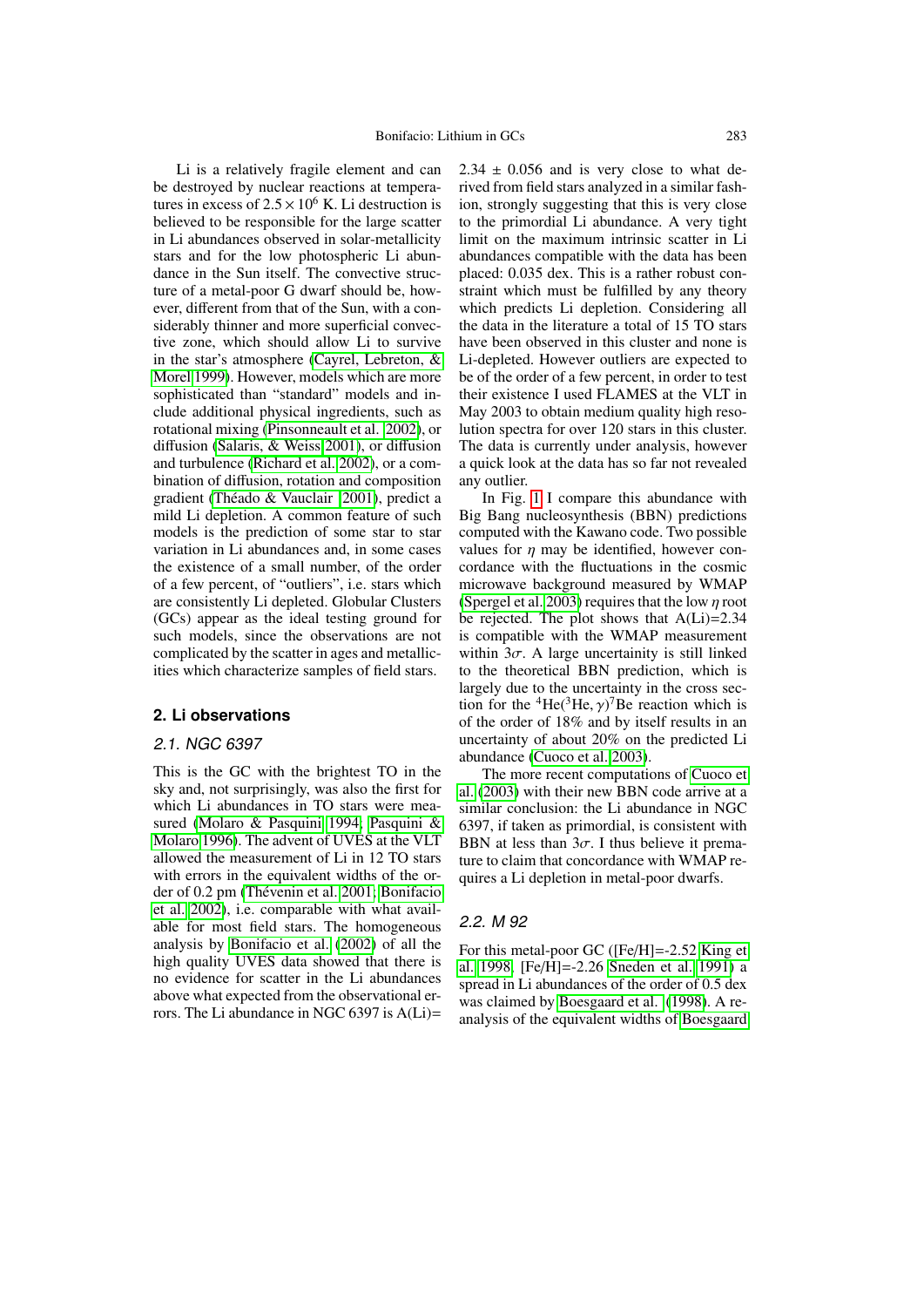

<span id="page-2-0"></span>Fig. 1. Comparison of the Li abundance measured in NGC 6397 (thick solid line) with the predictions of BBN nucleosynthesis. The middle curve is a Kawano-code computation performed using a UNIX version of the code (F. Villante private communication), the upper and lower curves correspond to  $1\sigma$  errors as parametrized by [Sarkar](#page-3-16) [\(1996\)](#page-3-16). The horizontal thin solid lines correspond to the statistical error of 0.056 dex in the Li abundance, while the dashed horizontal lines correspond to the statistical error added linearly to a systematic error of 0.05 dex, due to the uncertainty on the temperature scale. The vertical solid lines corresponds to  $\eta = 6.137 \times 10^{-10}$  as implied by the WMAP measurement of  $\Omega_b h^2 = 0.0224$  [\(Spergel et al.](#page-3-11) 2003): the vertical dashed lines correspond to the 1*c* error of 0.0009 on  $\Omega_b h^2$  i.e. 0.246  $\times 10^{-10}$  on *n* [2003\)](#page-3-11); the vertical dashed lines correspond to the  $1\sigma$  error of 0.0009 on  $\Omega_b h^2$ , i.e. 0.246 × 10<sup>-10</sup> on  $\eta$ .

| Star#    | [Fe/H]             | $\sigma$     | [Mg/Fe]            | [Ca/Fe]            | [Ti/Fe]            | [Cr/Fe]            | [Ba/Fe]            |
|----------|--------------------|--------------|--------------------|--------------------|--------------------|--------------------|--------------------|
|          |                    |              |                    |                    |                    |                    |                    |
| 18<br>21 | $-2.63$<br>$-2.57$ | 0.22<br>0.27 | $-0.02$<br>$-0.55$ | $+0.21$<br>$+0.17$ | $+0.28$<br>$+0.44$ | $-0.29$<br>$-0.22$ | $+0.11$<br>$-0.18$ |
| 34       | $-2.58$            | 0.24         | $+0.06$            | $+0.04$            | $+0.40$            |                    | $-0.05$            |
| 46       | $-2.38$            | 0.22         | $-0.31$            | $+0.22$            | $+0.17$            | $-0.27$            | $-0.28$            |
| 60       | $-2.54$            | 0.30         | $+0.12$            | $+0.43$            | $+0.44$            | $-0.06$            | $+0.39$            |
| 350      | $-2.37$            | 0.30         | $-0.17$            | $+0.37$            | $+0.34$            |                    |                    |
|          |                    |              |                    |                    |                    |                    |                    |

Table 1. Abundances for TO stars in M 92

[et al.](#page-3-15) [\(1998\)](#page-3-15)by [Bonifacio](#page-3-17) [\(2002\)](#page-3-17) with a careful assessment of the errors and the use of Monte Carlo simulations concluded that there is no strong evidence for an intrinsic dispersion of Li abundances in this cluster. However, since the TO of this cluster is about 2 magnitudes fainter than that of NGC 6397, the quality of the data is considerably lower. Although an intrinsic dispersion as large as 0.5 dex can be safely ruled out, a dispersion of 0.18 dex could exist and be undetected. Clearly higher quality data are needed to resolve the issue. It is interesting to note that by using the equivalent widths